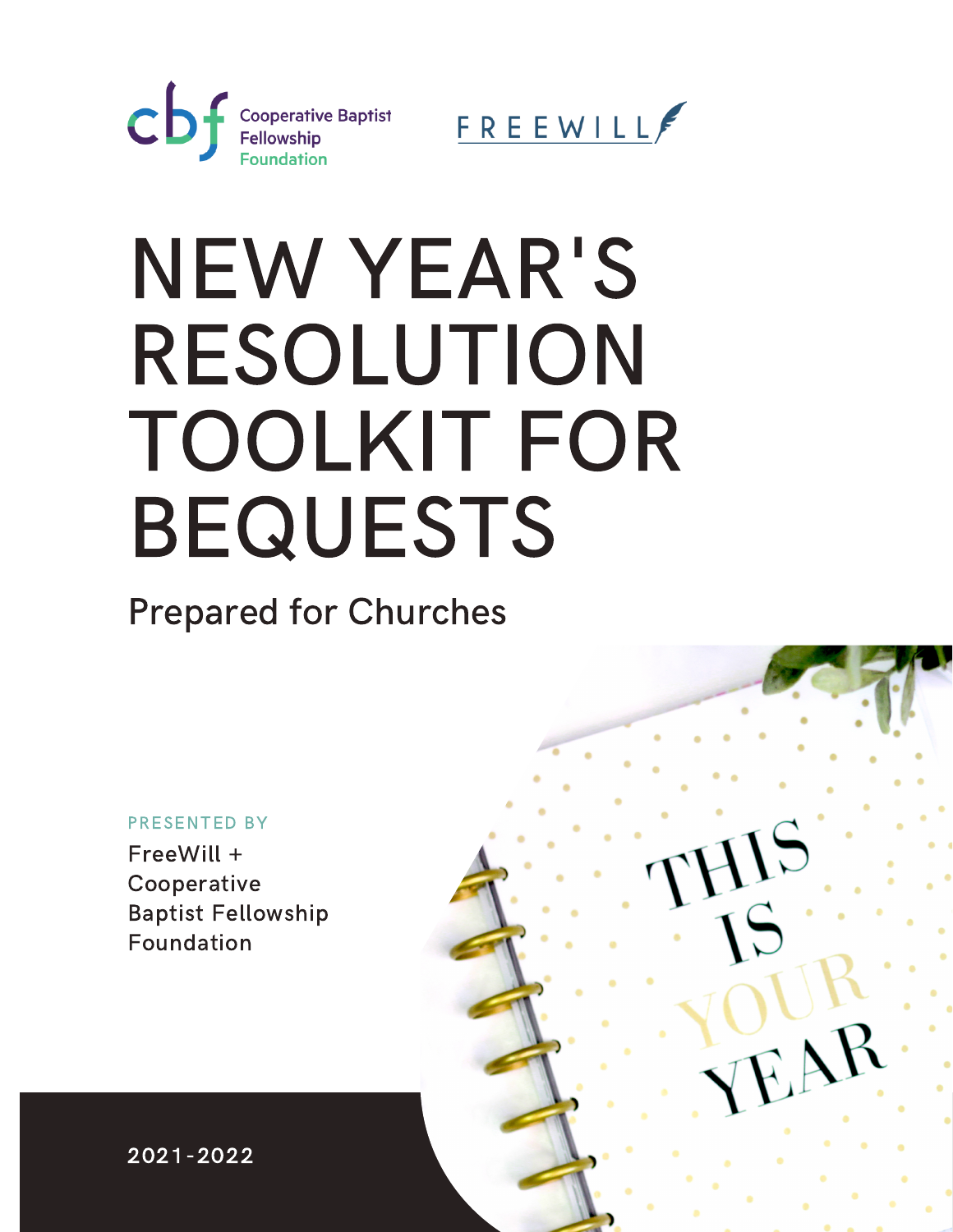

## FreeWill + Cooperative Baptist Fellowship Foundation

January 2022 New Year's Resolutions - Toolkit for Churches

*Below, please find a Resolution-themed toolkit for your parishes to share with their communities this January. Please use the tagged URLs that accompany each piece of copy so we can accurately track gifts generated from this outreach.*

[Email](#page-2-0) [Facebook Post](#page-3-0) [Bulletin Insert](#page-3-1) [Website Integration](#page-4-0) [Newsletter Insert](#page-4-1)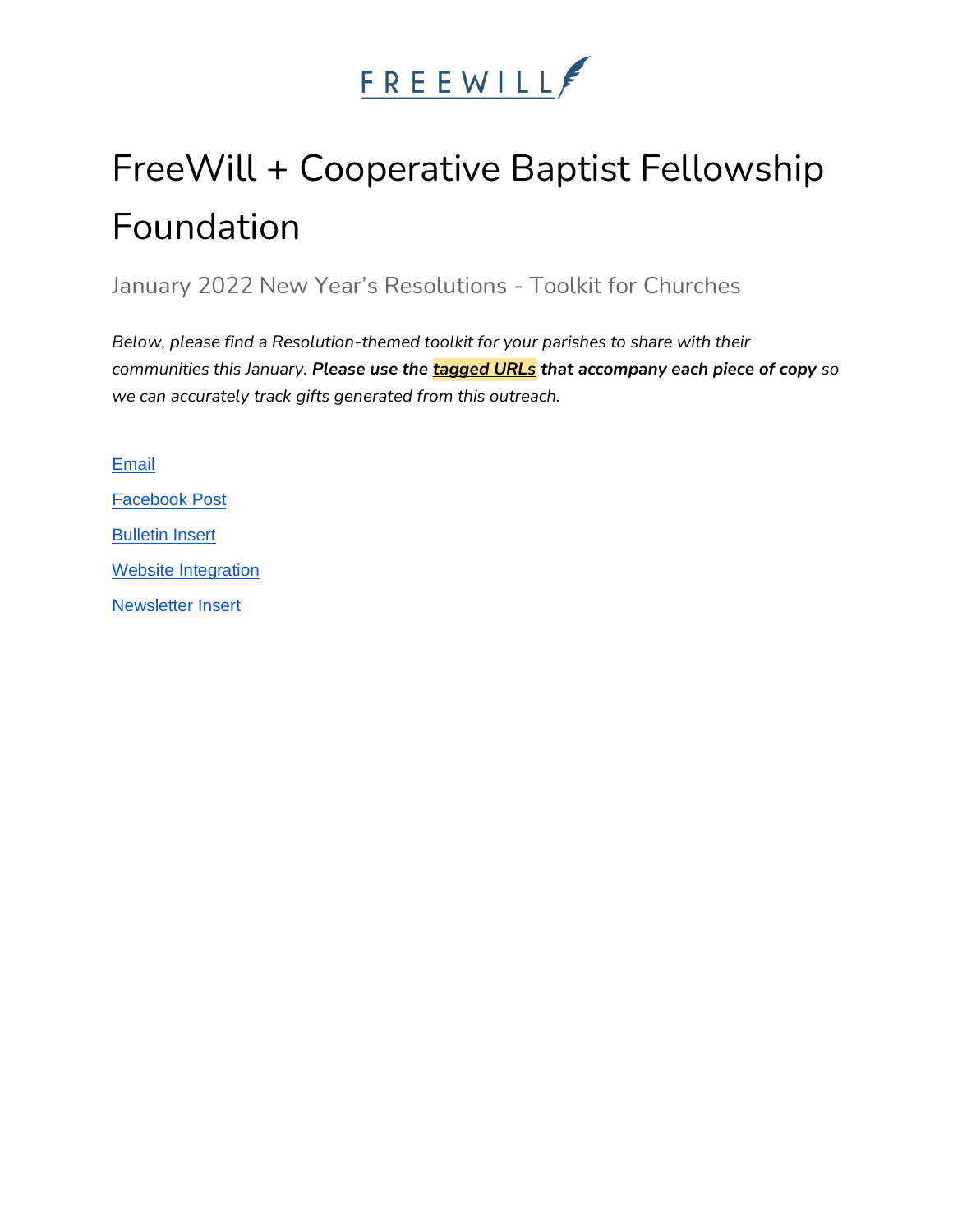

### <span id="page-2-0"></span>Email

*\*\*Tagged Bequest URL for email (please hyperlink to this URL as demonstrated below): [https://www.freewill.com/cbf?utm\\_source=partner&utm\\_medium=eblast&utm\\_campaign=202](https://www.freewill.com/cbf?utm_source=partner&utm_medium=eblast&utm_campaign=202201_cbf_resolution_soft_smartstart_toolkit_template) [201\\_cbf\\_resolution\\_soft\\_smartstart\\_toolkit\\_template](https://www.freewill.com/cbf?utm_source=partner&utm_medium=eblast&utm_campaign=202201_cbf_resolution_soft_smartstart_toolkit_template)*

**Subject:** One simple resolution, and resource, for your 2022

**Body:** [NAME],

*—*

From the staff and leadership at [CHURCH] — Happy New Year!

[Insert 1 sentence about what your church is looking forward to in 2022]. We also want to ensure that our entire community feels supported and prepared for the year ahead. In partnership with the Cooperative Baptist Fellowship (CBF), we have a simple, yet powerful resolution you can complete today — **[creating your estate plan to:](https://www.freewill.com/cbf?utm_source=partner&utm_medium=eblast&utm_campaign=202201_cbf_resolution_soft_smartstart_toolkit_template)** 

- Ensure your family, friends, and community can always count on you
- Exercise agency over the important decisions in your life, including identifying beneficiaries for your assets
- Steward the resources God has entrusted you with
- Support [CHURCH] throughout 2022 and beyond

The Cooperative Baptist Fellowship partners with FreeWill to offer our entire faith community this **[free, online estate planning resource.](https://www.freewill.com/cbf?utm_source=partner&utm_medium=eblast&utm_campaign=202201_cbf_resolution_soft_smartstart_toolkit_template)** Over 400,000 individuals have used FreeWill to make their wills and other estate planning documents so they can secure their futures, protect what they love, and create a legacy that shares their faith for generations to come.

This resolution is a simple action you can take today to ensure the year ahead is the best it can be — for you, your loved ones, and our entire fellowship of believers.

Sincerely,

[SENDER NAME]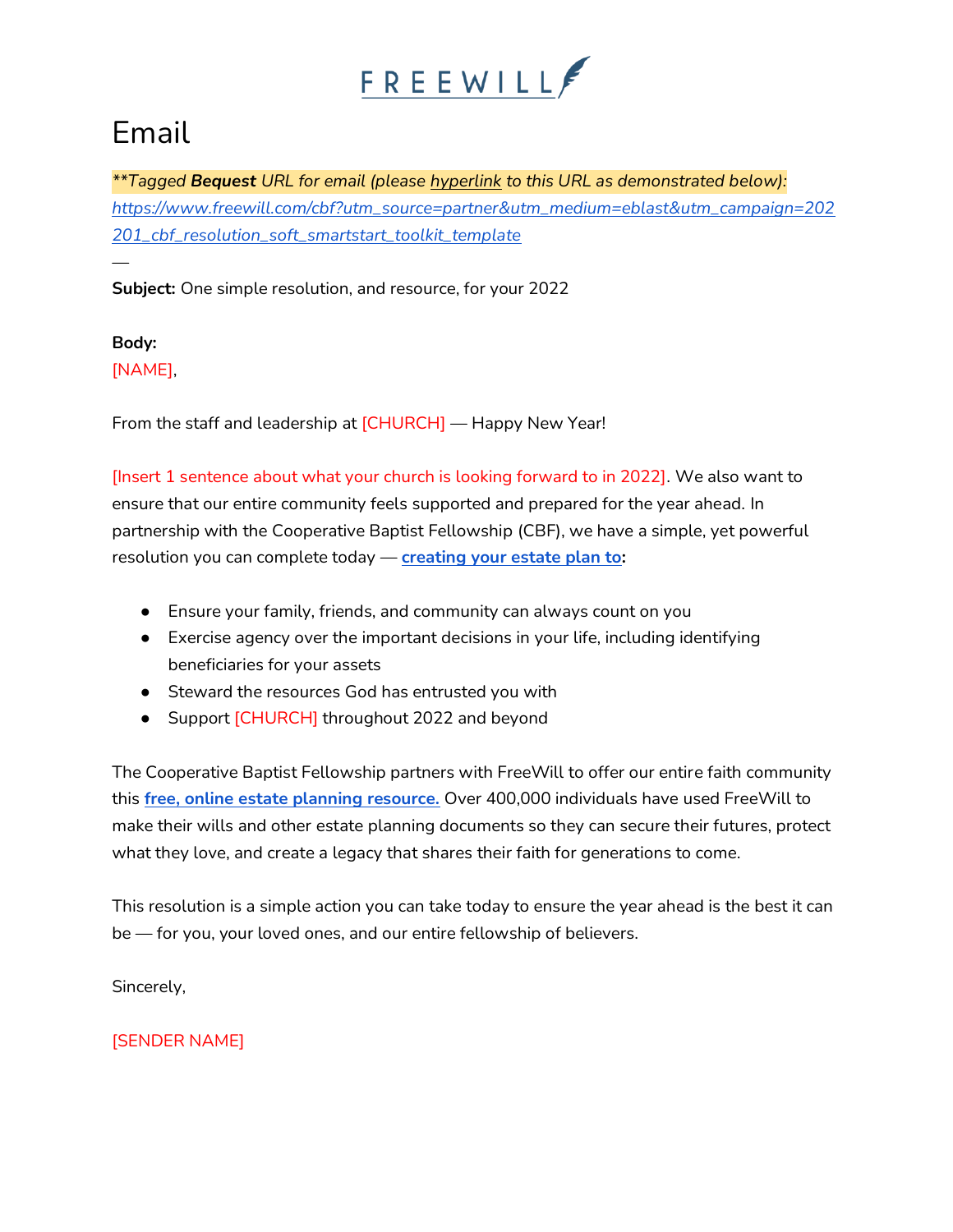

#### <span id="page-3-0"></span>Facebook Post

*—*

*\*\*Tagged Bequest URL for Facebook post (please note this is a shortened bit.ly link for easier formatting):<https://bit.ly/3sVfTwU>*



In partnership with the Cooperative Baptist Fellowship, we have a simple, yet powerful resolution you can complete today — creating your estate plan to protect what you love and create a legacy that shares your faith for generations to come. Using this free resource, you can write a will in 30 minutes or less, at no cost to you:<https://bit.ly/3sVfTwU>

#### <span id="page-3-1"></span>Bulletin Insert

*—*

It's the new year, and we're encouraging our [CHURCH] community to start the year caring for the people and ministries you love. Creating your estate plan is a great place to start — it allows you to protect the people you love, steward your resources, and create a legacy that shares your faith for generations to come. You can get started with this free, online will-writing resource: **FreeWill.com/CBF**